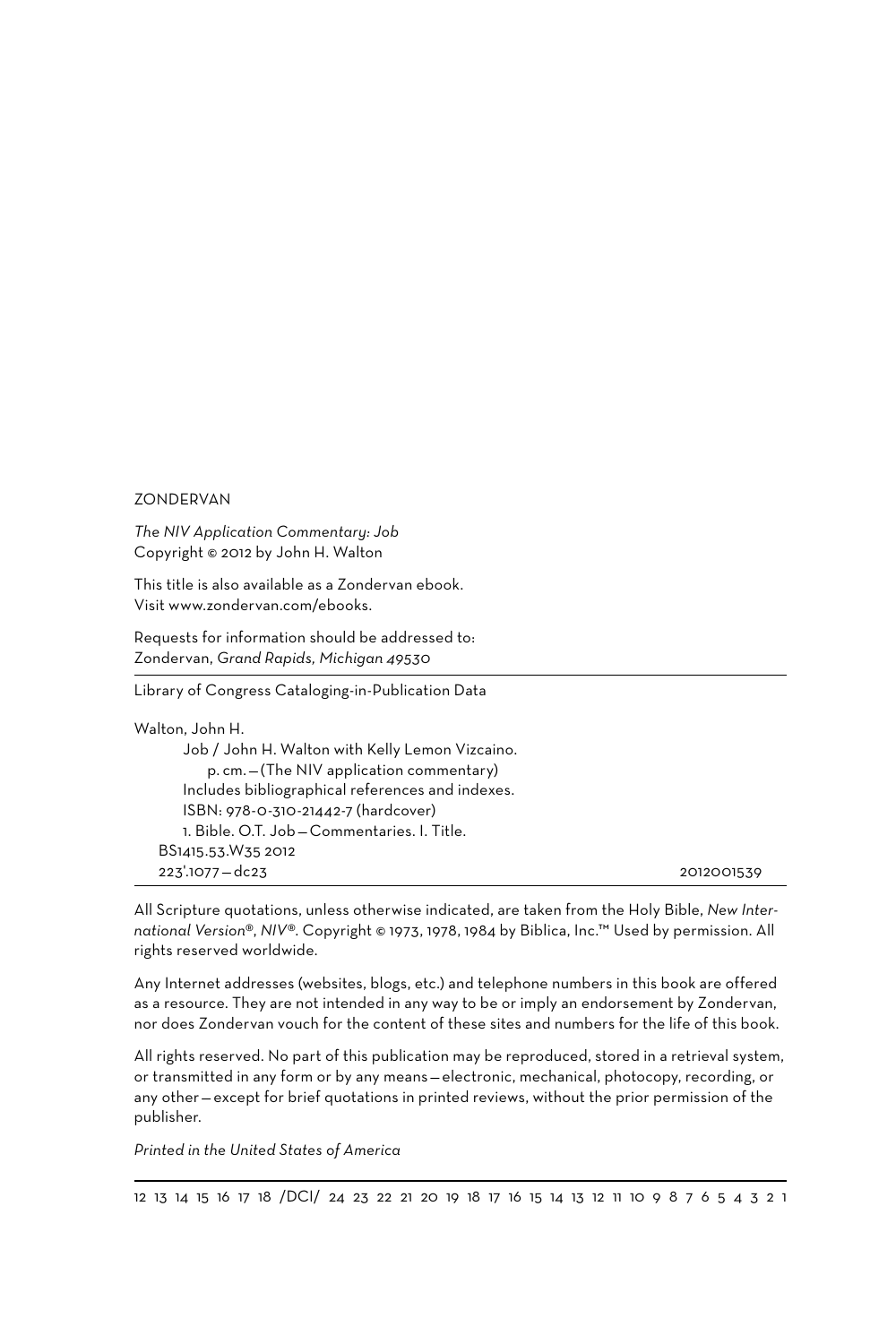# **Contents**

*9* Series Introduction

*13* General Editor's Preface

> *15* Author's Preface

*16* Abbreviations

*19* Introduction

> *49* **Outline**

### *50*

Basic Bibliography on the Book of Job

*55*

Text and Commentary on Job

*449* Technical Appendix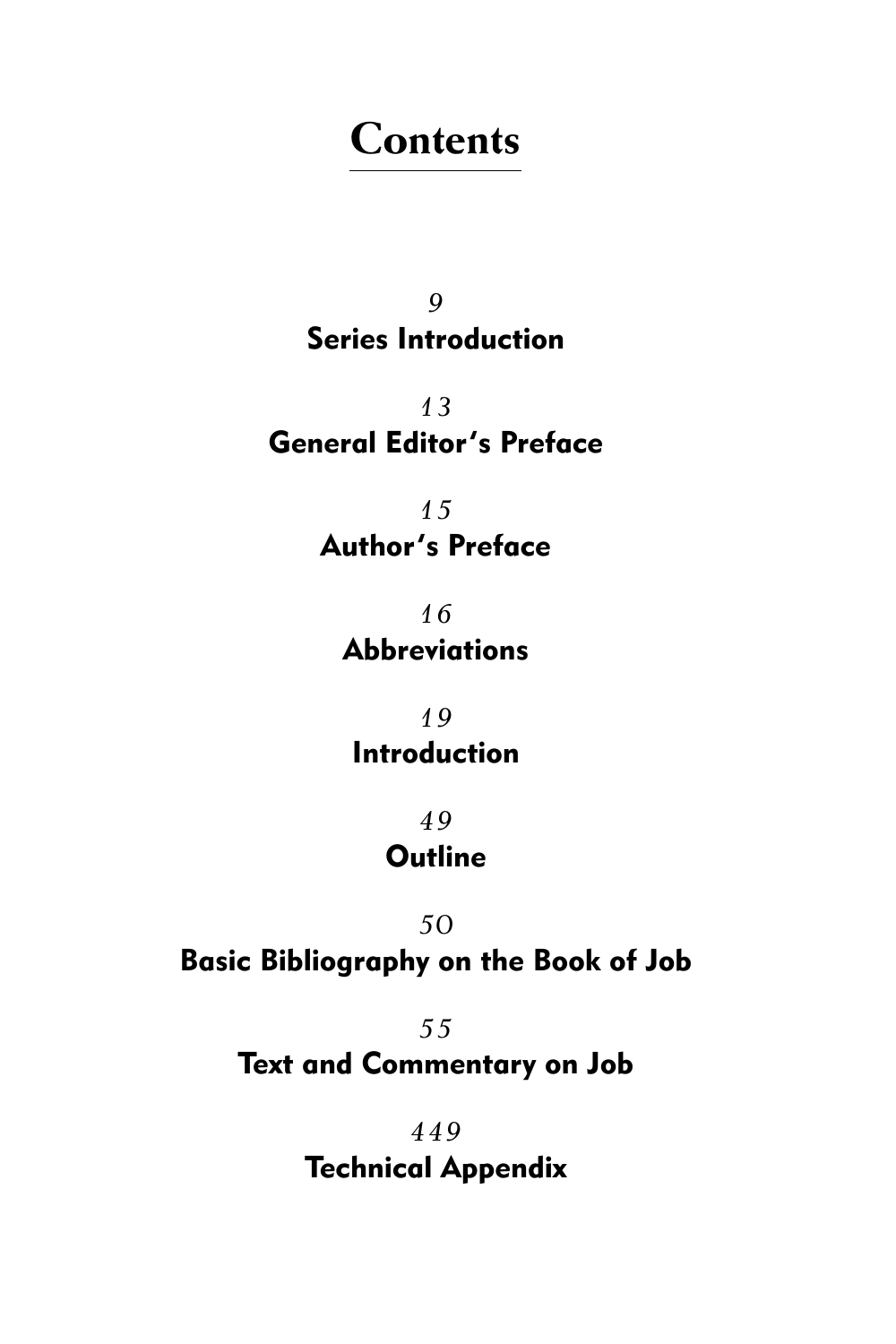*455* Scripture Index

*464* Subject Index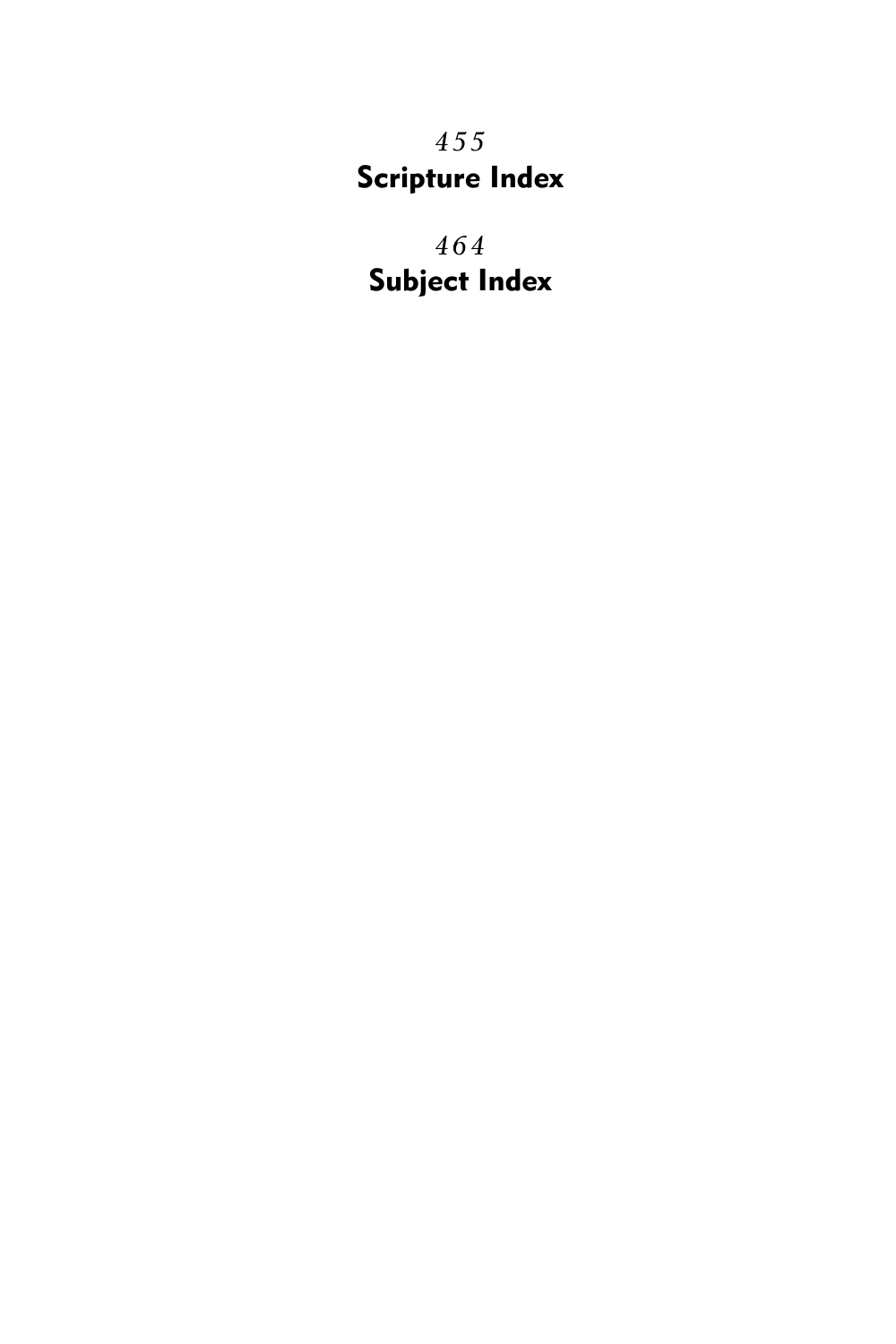## Job 1  $\omega$

**I n the land of Uz there lived a man whose name was Job. This man was blameless and upright; he feared God and k** shunned evil. <sup>2</sup>He had seven sons and three daughters, <sup>3</sup> and he owned seven thousand sheep, three thousand camels, **five hundred yoke of oxen and five hundred donkeys, and had a large number of servants. He was the greatest man among all the people of the East.**

**4His sons used to take turns holding feasts in their homes, and they would invite their three sisters to eat and drink with them. 5When a period of feasting had run its course, Job would send and have them purified. Early in the morning he would sacrifice a burnt offering for each of them, thinking, "Perhaps my children have sinned and cursed God in their hearts." This was Job's regular custom.**

**6One day the angels came to present themselves before the LORD**, and Satan also came with them. <sup>7</sup>The LORD said to **Satan, "Where have you come from?"**

Satan answered the LORD, "From roaming through the **earth and going back and forth in it."**

<sup>8</sup>Then the LORD said to Satan, "Have you considered my **servant Job? There is no one on earth like him; he is blameless and upright, a man who fears God and shuns evil."**

**9"Does Job fear God for nothing?" Satan replied. 10"Have you not put a hedge around him and his household and everything he has? You have blessed the work of his hands, so that his flocks and herds are spread throughout the land. 11But stretch out your hand and strike everything he has, and he will surely curse you to your face."**

<sup>12</sup>The LORD said to Satan, "Very well, then, everything **he has is in your hands, but on the man himself do not lay a finger."**

Then Satan went out from the presence of the LORD.

**13One day when Job's sons and daughters were feasting and drinking wine at the oldest brother's house, 14a messenger came to Job and said, "The oxen were plowing and the donkeys were grazing nearby, 15and the Sabeans attacked and carried them off. They put the servants to the sword, and I am the only one who has escaped to tell you!"**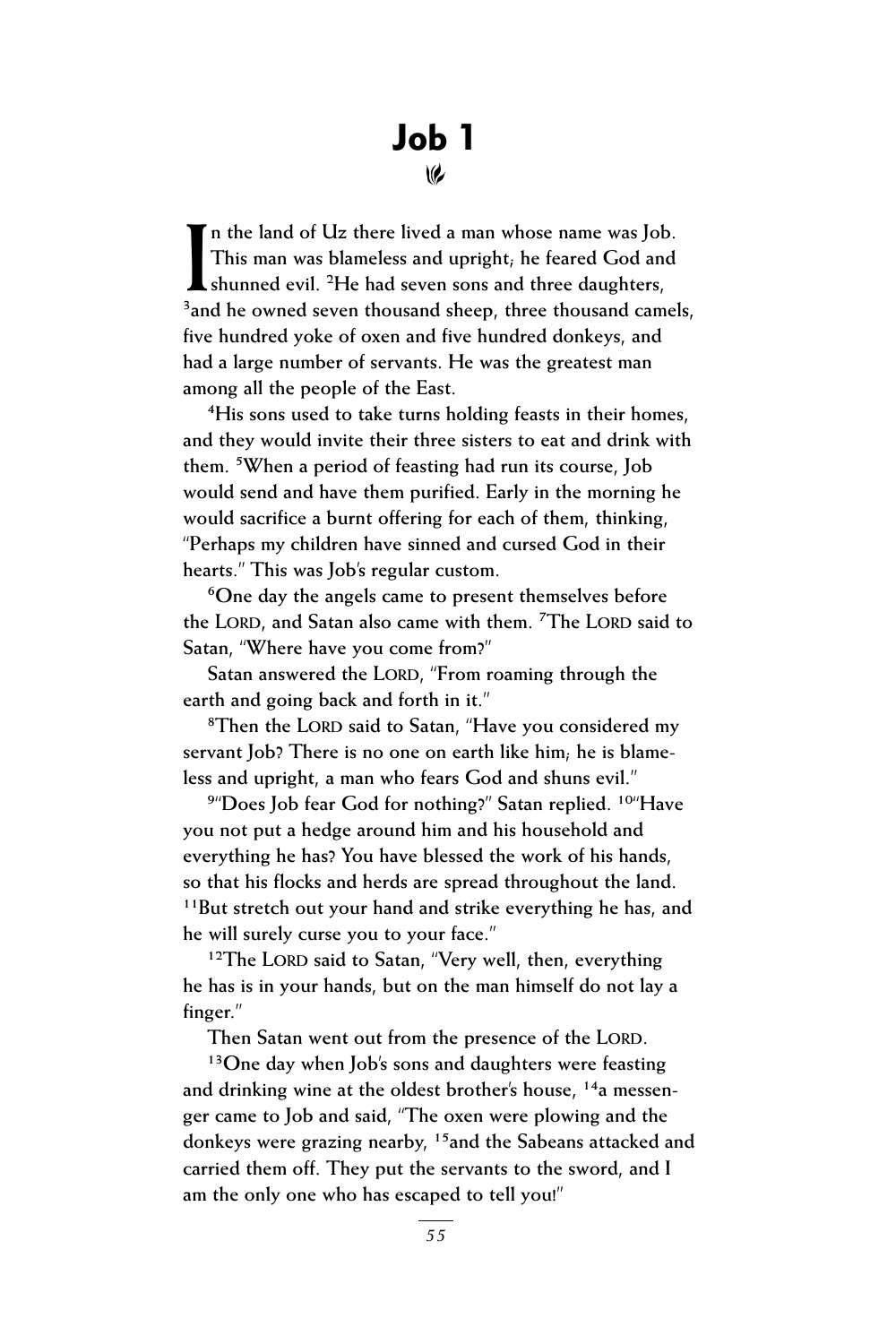**16While he was still speaking, another messenger came and said, "The fire of God fell from the sky and burned up the sheep and the servants, and I am the only one who has escaped to tell you!"**

**17While he was still speaking, another messenger came and said, "The Chaldeans formed three raiding parties and swept down on your camels and carried them off. They put the servants to the sword, and I am the only one who has escaped to tell you!"**

**18While he was still speaking, yet another messenger came and said, "Your sons and daughters were feasting and drinking wine at the oldest brother's house, 19when suddenly a mighty wind swept in from the desert and struck the four corners of the house. It collapsed on them and they are dead, and I am the only one who has escaped to tell you!"**

**20At this, Job got up and tore his robe and shaved his head. Then he fell to the ground in worship 21and said:**

**"Naked I came from my mother's womb, and naked I will depart.**

The LORD gave and the LORD has taken away; may the name of the LORD be praised."

**22In all this, Job did not sin by charging God with wrongdoing.**



#### Job's Profile (1:1 – 5)

Uz. JOB'S HOMELAND HAS yet to be positively identified. Weiss points out that Uz is a region, not a city, and that "the East" is associated with

the Syrian Desert stretching from Mesopotamia to Arabia.<sup>1</sup> In biblical genealogies, Uz is sometimes connected with Aram (Gen. 10:23; 22:21; 1 Chron.  $1:17$ <sup>2</sup> and at other times with Edom (Gen. 36:21, 28; 1 Chron. 1:42; Lam. 4:21; probably Jer. 25:20). Edom has been preferred over Aram,

1. Weiss, *Job's Beginning*, 23.

<sup>2.</sup> For the case for the area of Bashan and Hauran, see J. C. de Moor, "Ugarit and the Origin of Job," in *Ugarit and the Bible*, ed. G. J. Brooke, A. H. W. Curtis and J. F. Healey (Münster: Ugarit-Verlag, 1994), 242– 45. He also offers his evidence for an association between Job and Ayyabu of Ashtartu known from the Amarna texts.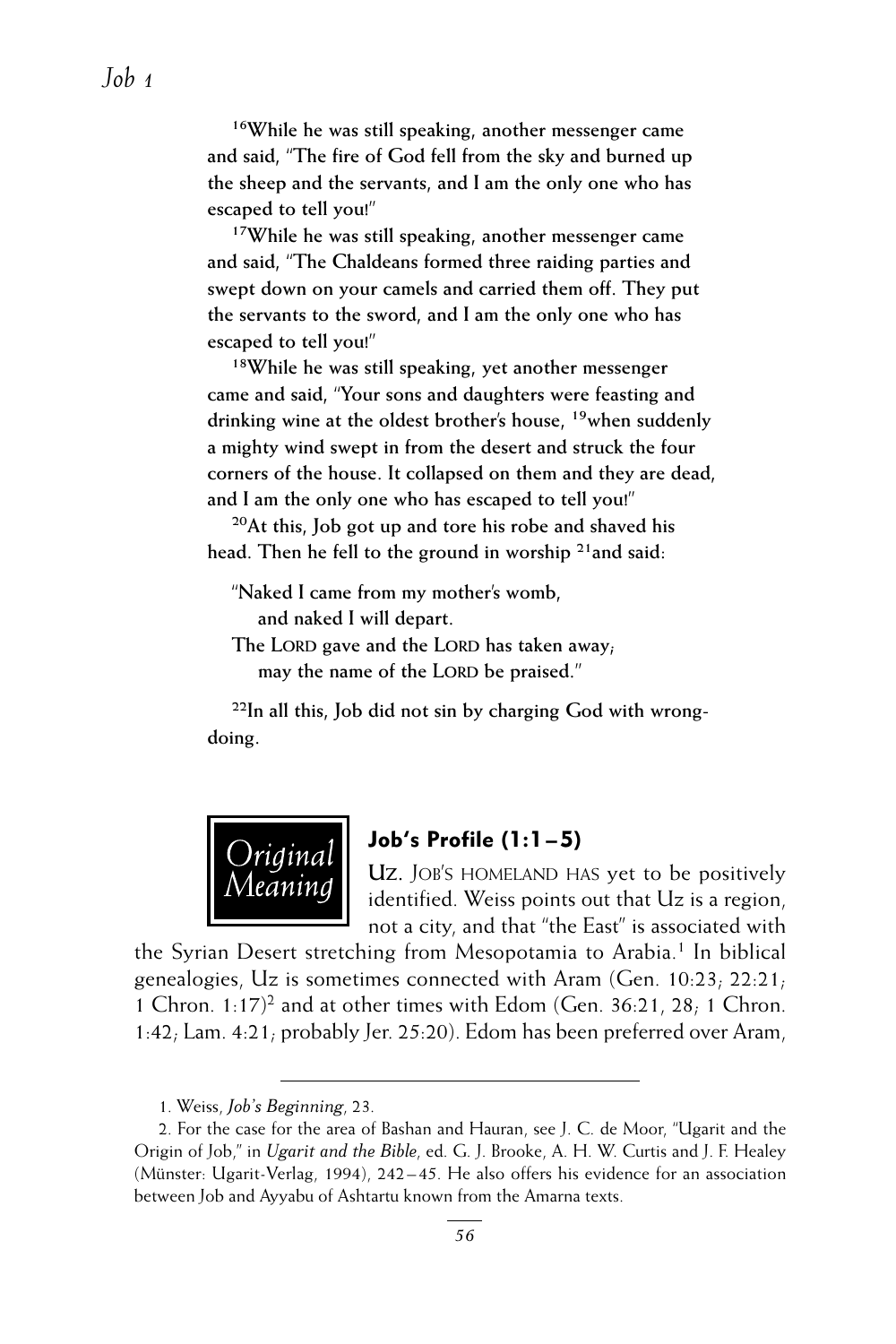based on Edom's reputation for wisdom and Eliphaz the Temanite's origin from the area of Edom. In an appendix to the book of Job, the LXX locates Edom between Idumea and Arabia; thus, the earliest analysis situates it in the south  $^3$ 

Regardless of its location, this detail is significant because it indicates that Job is not an Israelite. His non-Israelite status explains the absence of many key theological elements in the book, including law, covenant, temple, and references to Yahweh.<sup>4</sup> Intriguingly, however, the book frequently evidences an Israelite perspective,<sup>5</sup> which suggests that the story of the non-Israelite Job has actually been given its literary shape by an Israelite author for an Israelite audience. This secondary context gives the book a voice in the context of Israelite ideas about God and his expectations.6

**Job's qualities.** Weiss suggests that "blameless" (*tam*) refers to Job's character and "upright" (*yašar*) to his actions.7 When we look at the use of the terminology elsewhere in the book of Job, we find that the opposites of *tam* are "proclaimed guilty" (*ʿqš*, 9:20) and "wicked" (*rašaʿ*, 9:22). This verbal stem of *ʿqš* occurs only four other times (Prov. 10:9; 28:18, both in contrast to *tam*; Isa. 59:8; Mic. 3:9, both in contrast to "justice," *mišpaṭ* ) and specifically refers to something twisted or perverse. The noun *rašaʿ* is, in contrast, common (26x in Job), and refers generally to the wicked. The word *tam* denotes integrity and the resulting absence of blame or guilt. *Tam* is an appropriate description for people characterized by integrity when measured by general human standards. Note, for example, Abimelech, who asserts that he took Sarah in integrity of heart (NIV: "with a clear conscience" Gen. 20:5), and that God confirmed this assessment (20:6).

Second, Job is identified as "upright" (*yašar*), a term commonly used to describe people who behave according to God's expectations— specifically, kings faithful to Yahweh (e.g., Joash, 2 Chron. 24:2). An upright person gains God's favor (Deut. 6:18). God himself is upright (Deut. 32:4), and he made humankind upright (Eccl. 7:29), but people have gone in search of schemes. The Israelites each did what was (up)right in their own eyes (Judg. 17:6; 21:25) because they had no king and they were departing from faithfulness to God.

<sup>3.</sup> See É. Dhorme, *A Commentary on the Book of Job* (Nashville: Nelson, 1984), xxiii.

<sup>4. &</sup>quot;Yahweh" is used consistently in the prologue (last occurrence in 2:7) and in the speeches of Yahweh at the end of the book  $(38:1, 40:1, 3, 6, 42:1, 7, 9-12)$ . Other than these occurrences it is used only once (12:9), and on that verse some manuscripts have *ʾeloah* in its place. See there for further discussion.

<sup>5.</sup> See listing in the Introduction, 38.

<sup>6.</sup> See Introduction, 33–38.

<sup>7.</sup> Weiss, *Job's Beginning*, 25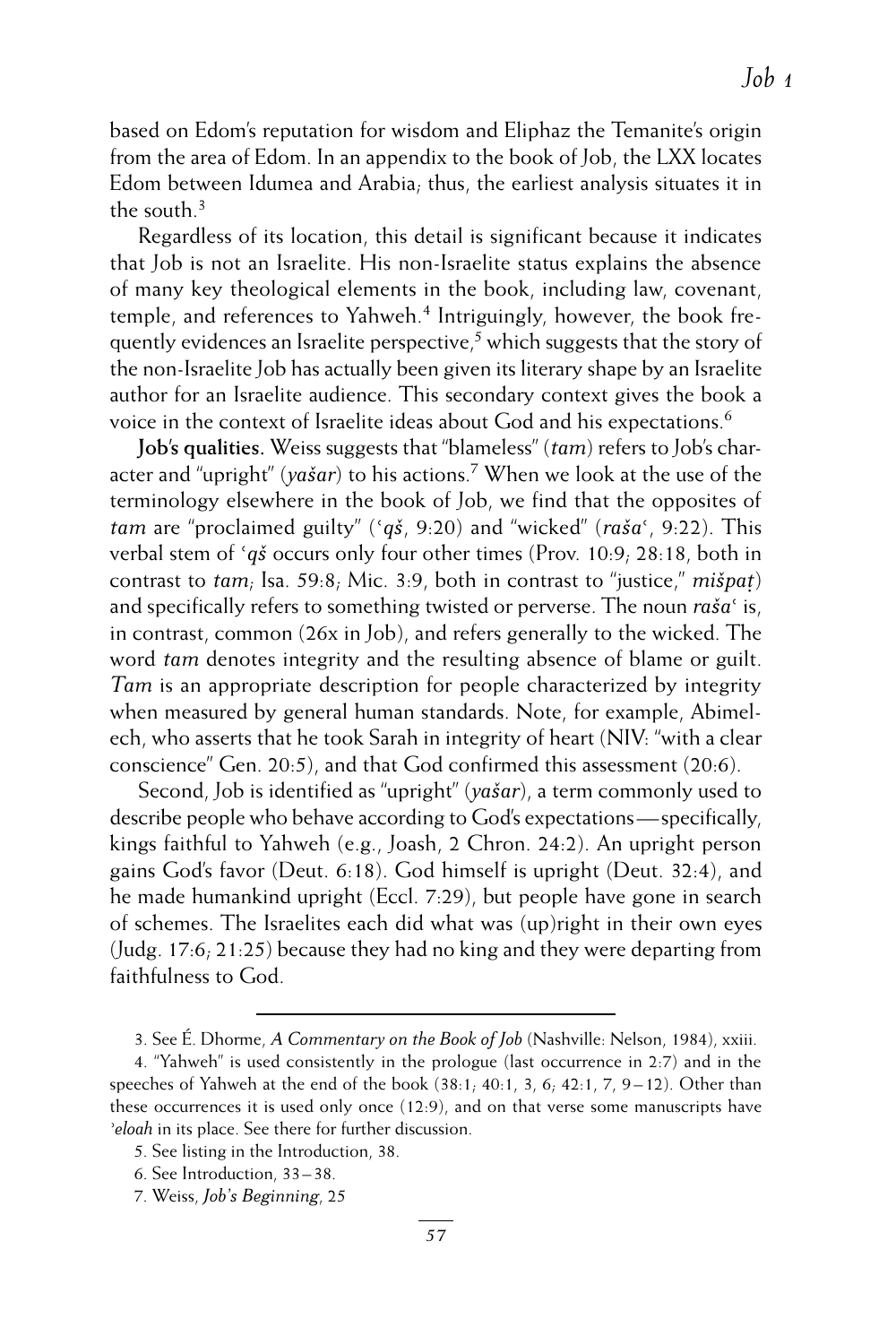*Tam* and *yašar* are desirable accolades, but they are achievable for humans who seek steadfastly to order their ways according to customary conceptions of godliness. But these terms do not describe people who live lives of sinless perfection; rather, they describe those who have found favor in the eyes of God and other humans (cf. Prov. 3:4).

Job is also described as one who "fears God" (*ʾelohim*). As we would expect in Job, the author does not identify him as one who "fears Yahweh" specifically. We can again turn to the description of the non-Israelite Abimelech and his people and the premature assessment made of them by Abraham (Gen 20:11).<sup>8</sup> In common Old Testament usage, to fear the Lord/ God is to take God seriously. That can mean different things depending on what one knows of God. For the sailors in Jonah, fearing the Lord entailed a different response than the Israelites, who "feared the LORD" in response to the covenant. In a non-Israelite context, fearing God could refer to being ritually or ethically conscientious, and the context of Job requires nothing more than this definition. In sum, Job is a paragon of devotion and integrity.

**Job's possessions and status.** In verses 2 and 3 Job's prosperity is described in terms of his family and his possessions. The numbers all give indication of representing idealizations or stereotypes, but this is no evidence that they are contrived. Truth is stranger than fiction. Nevertheless, as suggested in the introduction, the book as wisdom literature would be expected to be the result of literary shaping. Everything about Job is ideal, which has the purpose of portraying him as the ultimate example of a person who is beyond reproach and who has achieved success by the highest standards.

**Job's piety.** A number of questions emerge from the short vignette in verses 4–6. One might first question why these feasts are the setting for the potential offense of cursing God. Note that these are not cultic feasts because the word used here usually denotes special celebratory occasions; other terminology designates a cultic feast. From a literary standpoint these feasts have significance because they provide the setting in which Job's sons and daughters eventually meet their demise (1:18–19).

This group setting might seem unnecessary at first glance since Job expresses his concern that they may have cursed God "in their hearts." Although this phrase often refers to the private thoughts of an individual, when a group of people are part of the scene, it can refer to corporate thinking shared confidentially (cf. Deut. 8:17; 18:21; Ps. 78:18). Tangentially, since just such a feast was taking place when Job's family was destroyed, one might ask whether their behavior at the feast may have

<sup>8.</sup> For another comparable use, see Gen. 42:18, where Joseph is pretending to be non-Israelite.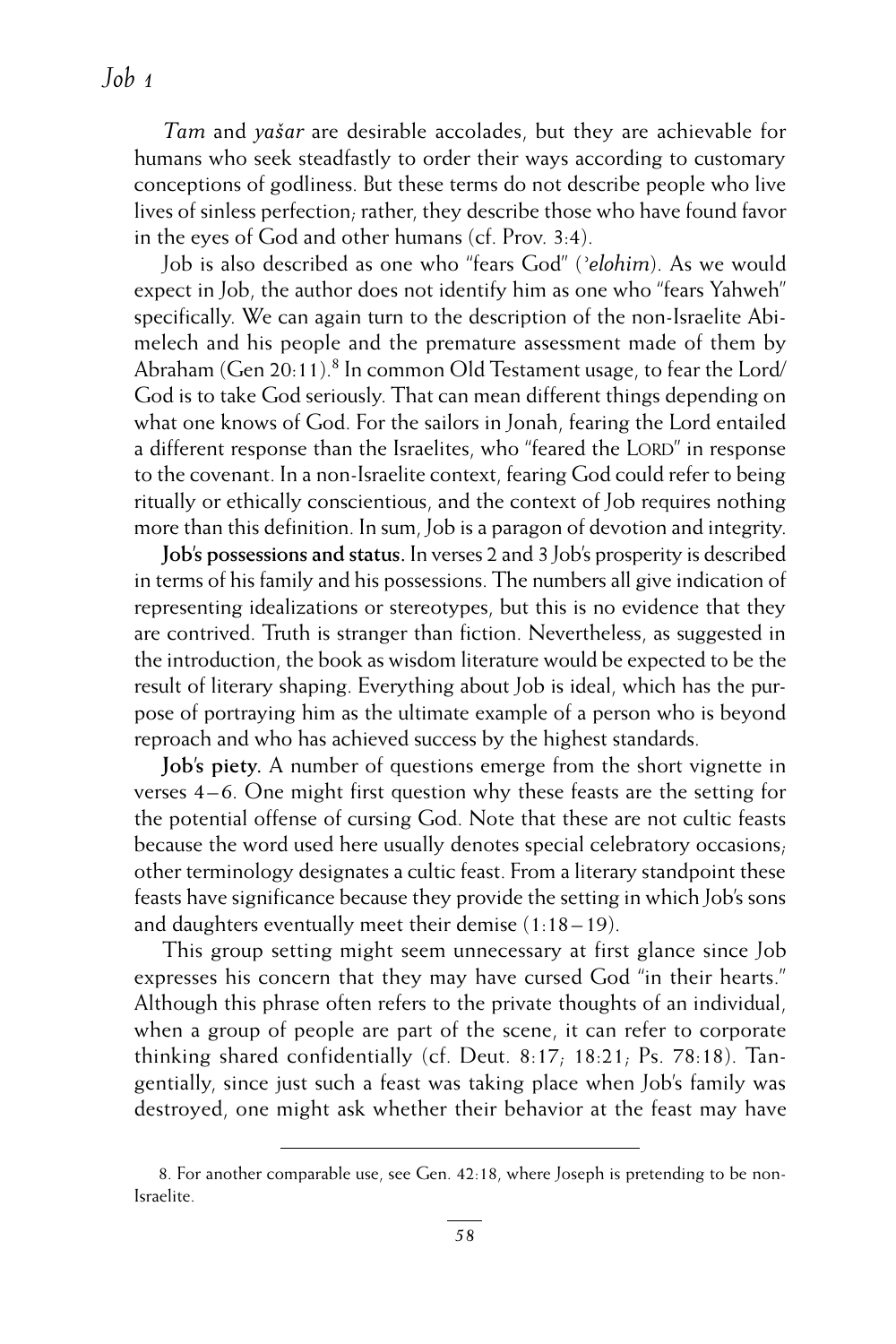somehow brought this judgment on them (note that Bildad suggests exactly that in 8:4). In such a case, the death of his family could be interpreted by observers not as action against Job, but as action against his children. But the information here about Job's scrupulous purifying rituals argue against that suggestion.

Second, why does Job even imagine that his family might curse God in their private conversations at these feasts? Again, a first glance can be misleading. It would appear that this is an extreme offense that would be unlikely of this pious family, where we might expect an illustration that shows more subtlety. But that initial impression evaporates under scrutiny.

Strange as it may seem, the word translated "cursed" is the normal Hebrew word for "bless" (*barak*). The general consensus among interpreters is that the use of the opposite word is euphemistic so that the uncomfortable concept of cursing God is circumnavigated.9 This unusual interplay between cursing and blessing becomes significant in the early sections of this book. In 1:11 (also 2:5) the Challenger suggests that Job will "bless"  $($  = "curse") God to his face (in contrast to the fears Job had that his children might bless/curse God in their hearts). Instead, Job truly does "bless" God (1:21, same verb). Job's wife urges him to "bless" (= "curse") God blatantly and die (2:9). Job does not respond with blessing God after the second round, but neither does he curse God. Instead, he curses the day of his birth.<sup>10</sup>

Beyond this specific use of the terms in establishing a literary motif, we must also consider the underlying narrative framework. In the narrative God has blessed Job with children and possessions (1:10). But on the larger scale one could also say that God has orally blessed Job by praising him to the Challenger (sometimes blessing is accomplished by praise). As it turns out, the very nature of that oral blessing becomes a curse as it is made the basis for the challenge that leads to the loss of the material blessing. Eventually God restores and multiplies the material blessing (42:12). So the curse/bless antithesis stands as a significant motif in the book. Yet as important as this motif is, it fails to answer the question that we are pursuing.

The next level of investigation concerns what sort of statement would constitute "cursing God." In the Old Testament the matter of cursing (*qll*)

<sup>9.</sup> For euphemistic use outside of Job, see 1 Kings 21:10, 13; Ps. 10:3. The case against this euphemistic understanding is made by T. Linafelt, "The Undecidability of *barak* in the Prologue to Job and Beyond," *BibInt* 4 (1996): 154–72. See also Cheney, *Dust, Wind and Agony*, 58–77.

<sup>10.</sup> Here no euphemism need be used. A common verb for cursing, *qll*, is used. This verb usually has people as the grammatical subject and refers to the invocation of words of power against someone or something (cf. Ex. 22:28). When God is the object of the verb, it is often translated as "blaspheme" (cf. Lev. 24:11).